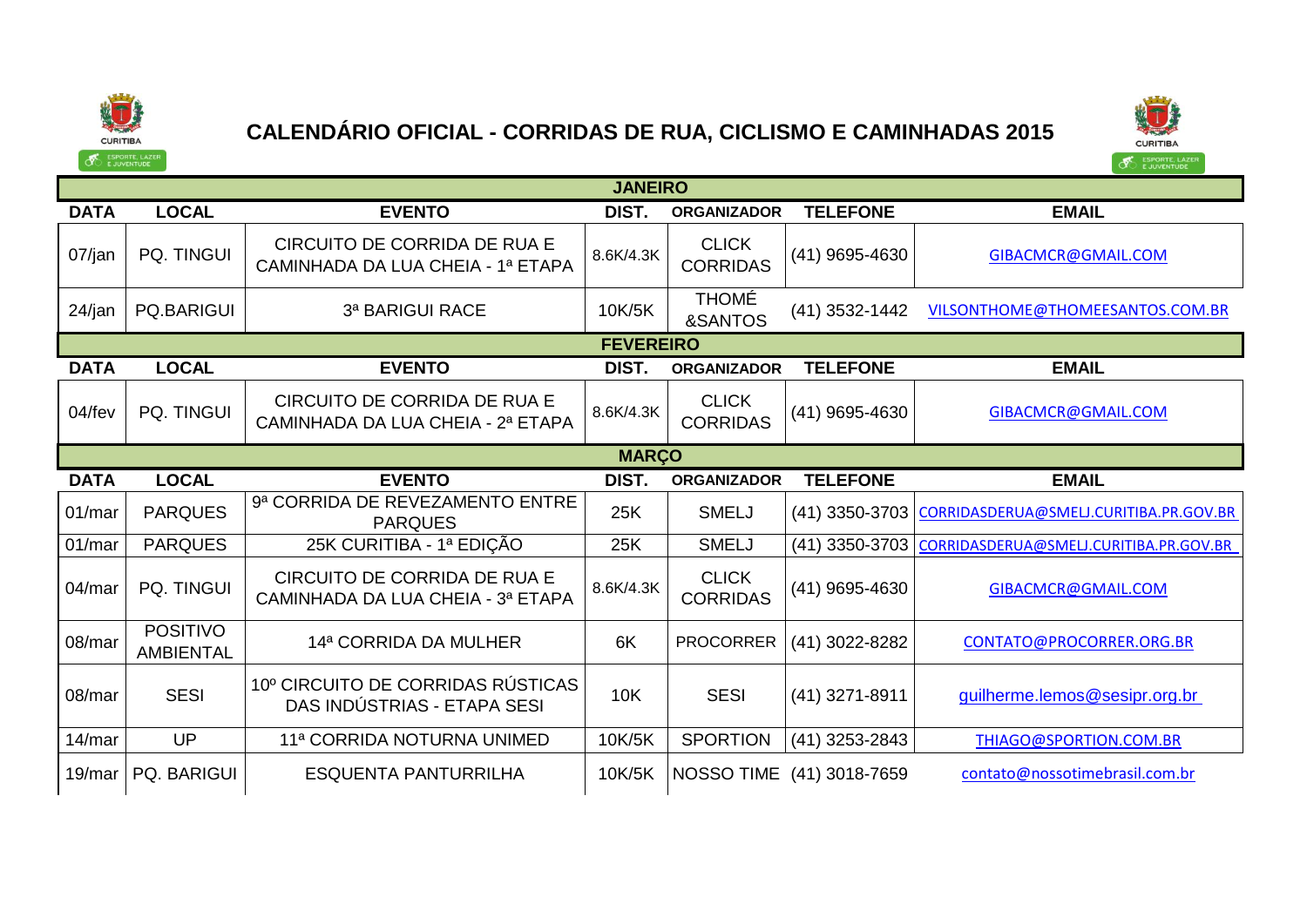| 22/mar      | A DEFINIR                        | <b>CIRCUITO DE CORRIDAS DE RUA</b><br>CURITIBA 2015 - 1ª ETAPA    | 10K/5K       | <b>SMELJ</b>                    |                  | (41) 3350-3703 CORRIDASDERUA@SMELJ.CURITIBA.PR.GOV.BR |
|-------------|----------------------------------|-------------------------------------------------------------------|--------------|---------------------------------|------------------|-------------------------------------------------------|
| 22/mar      | A DEFINIR                        | PASSEIO CICLÍSTICO DE ANIVERSÁRIO<br><b>DA CIDADE</b>             | 4K           | <b>SMELJ</b>                    | (41) 3350-3743   |                                                       |
| 28/mar      | <b>CENTRO</b>                    | <b>GP DE CURITIBA DE CICLISMO -</b>                               | 2K           | SMELJ/FPC                       | (41) 3075-2995   | contato@fpciclismo.com.br                             |
| 29/mar      | CÍVICO                           | ANIVERSÁRIO DA CIDADE                                             |              |                                 |                  |                                                       |
|             |                                  |                                                                   | <b>ABRIL</b> |                                 |                  |                                                       |
| <b>DATA</b> | <b>LOCAL</b>                     | <b>EVENTO</b>                                                     | DIST.        | <b>ORGANIZADOR</b>              | <b>TELEFONE</b>  | <b>EMAIL</b>                                          |
| 01/abr      | PQ. TINGUI                       | CIRCUITO DE CORRIDA DE RUA E<br>CAMINHADA DA LUA CHEIA - 4ª ETAPA | 8.6K/4.3K    | <b>CLICK</b><br><b>CORRIDAS</b> | (41) 9695-4630   | GIBACMCR@GMAIL.COM                                    |
| 12/abr      | A DEFINIR                        | CIRCUITO INFANTIL DE CORRIDAS DE<br>RUA CURITIBA 2015 - 1ª ETAPA  | 300m a<br>4K | <b>SMELJ</b>                    |                  | (41) 3350-3705 CORRIDASDERUA@SMELJ.CURITIBA.PR.GOV.BR |
| 12/abr      | <b>BATEL</b>                     | 3º CIRCUITO BATEL DE CICLISMO - 1ª<br><b>ETAPA</b>                | 1,5K         | <b>GL PROMO</b>                 | $(41)$ 3045-9606 | CONTATO@GLPROMO.COM.BR                                |
| 12/abr      | <b>COPEL</b>                     | 10° CIRCUITO DE CORRIDAS RÚSTICAS<br>DAS INDÚSTRIAS - ETAPA COPEL | <b>10K</b>   | <b>SESI</b>                     | (41) 3271-8911   | guilherme.lemos@sesipr.org.br                         |
| 12/abr      | PQ. BARIGUI                      | 4º CIRCUITO DE CAMINHADAS VIVA<br>COM SAÚDE - 1ª ETAPA            | 5K           | <b>COPEL</b>                    | (41) 3883-6167   | caminhadafc@fcopel.org.br                             |
| 12/abr      | 5º GAC AP                        | XI CORRIDA DO EXÉRCITO                                            | 10K/5K       | <b>ELITE</b>                    |                  |                                                       |
| 16/abr      | PQ. TINGUI                       | <b>ESQUENTA PANTURRILHA</b>                                       | 10K/5K       | NOSSO TIME                      | (41) 3018-7659   | contato@nossotimebrasil.com.br                        |
| 19/abr      | <b>VILA</b><br><b>CAPANEMA</b>   | 8ª CORRIDA DO REBOUÇAS                                            | 10K/5K       | <b>PROCORRER</b>                | (41) 3022-8282   | CONTATO@PROCORRER.ORG.BR                              |
| 26/abr      | <b>SHOPPING</b><br><b>MÜLLER</b> | 9ª TRACK&FIELD RUN SERIES -<br><b>SHOPPING MÜLLER</b>             | 10K/5K       | <b>LATIN</b><br><b>SPORTS</b>   | $(11)$ 3772-0578 | CONTATO@GRUPOLATIN.COM.BR                             |
|             |                                  |                                                                   | <b>MAIO</b>  |                                 |                  |                                                       |
| <b>DATA</b> | <b>LOCAL</b>                     | <b>EVENTO</b>                                                     | DIST.        | <b>ORGANIZADOR</b>              | <b>TELEFONE</b>  | <b>EMAIL</b>                                          |
| 03/mai      | A DEFINIR                        | 5º CIRCUITO DAS ESTAÇÕES - ETAPA<br><b>OUTONO</b>                 | 10K/5K       | <b>COOPER</b><br><b>ESPORTE</b> | $(11)$ 2714-6161 | SAC@ATIVO.COM                                         |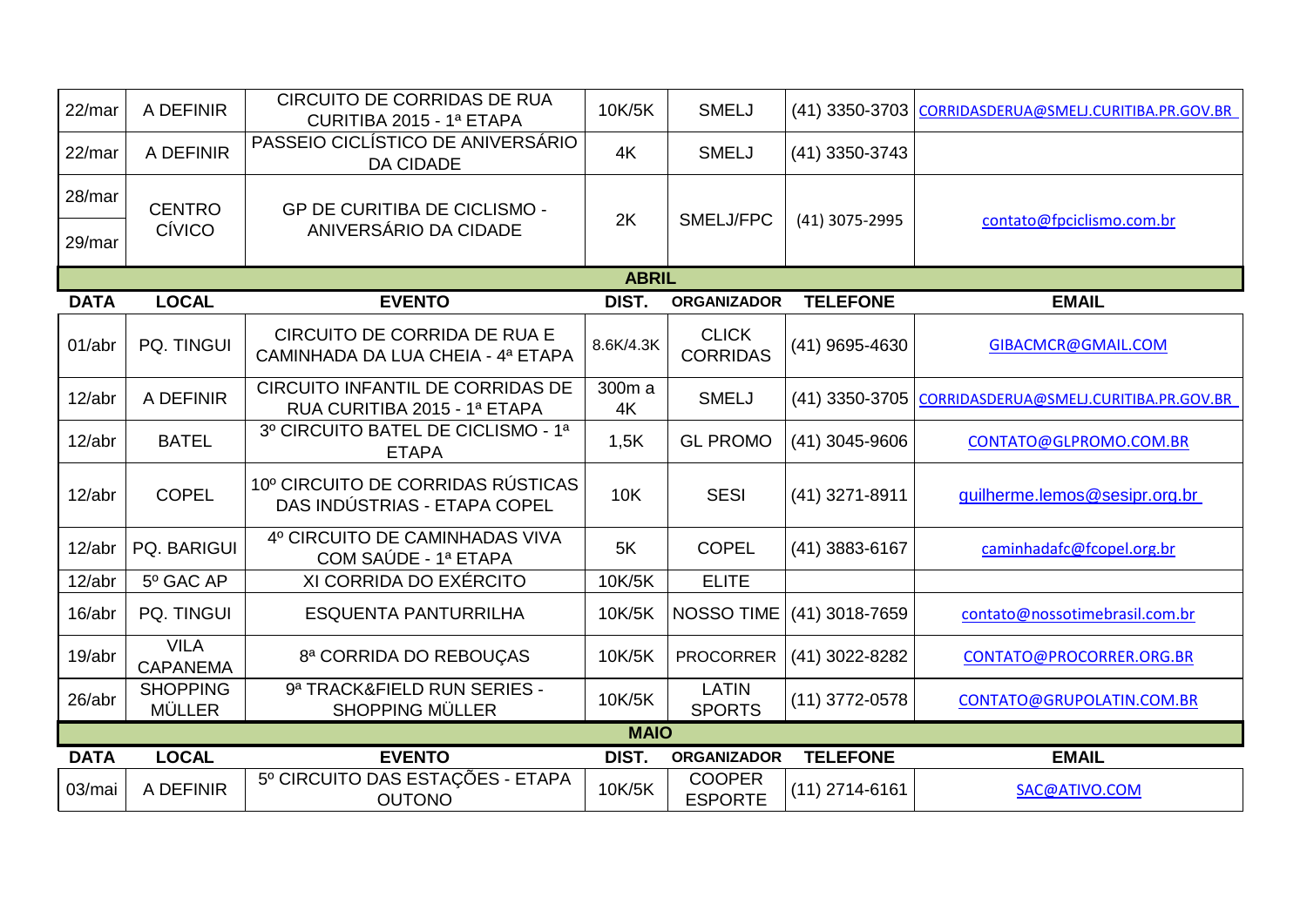| 06/mai      | PQ. TINGUI                                       | CIRCUITO DE CORRIDA DE RUA E<br>CAMINHADA DA LUA CHEIA - 5ª ETAPA | 8.6K/4.3K      | <b>CLICK</b><br><b>CORRIDAS</b>                  | (41) 9695-4630   | GIBACMCR@GMAIL.COM                     |  |  |  |
|-------------|--------------------------------------------------|-------------------------------------------------------------------|----------------|--------------------------------------------------|------------------|----------------------------------------|--|--|--|
| 17/mai      | PRAÇA<br><b>SALETE</b>                           | MEIA MARATONA ECOLÓGICA DE<br><b>CURITIBA</b>                     | 21K/10K/<br>5K | <b>THOMÉ</b><br>&SANTOS                          | (41) 3532-1442   | VILSONTHOME@THOMEESANTOS.COM.BR        |  |  |  |
| 21/mai      | <b>PQ. NÁUTICO</b>                               | <b>ESQUENTA PANTURRILHA</b>                                       | 10K/5K         | NOSSO TIME                                       | (41) 3018-7659   | contato@nossotimebrasil.com.br         |  |  |  |
| 23/mai      | A DEFINIR                                        | 4º CIRCUITO NIGHT RUN - ETAPA<br><b>CURITIBA</b>                  | 10K/5K         | <b>COOPER</b><br><b>ESPORTE</b>                  | $(11)$ 2714-6161 | SAC@ATIVO.COM                          |  |  |  |
| 31/mai      | <b>GRACIOSA</b><br><b>COUNTRY</b><br><b>CLUB</b> | 3ª GRACIOSA RUN                                                   | 10K/5K         | <b>GRACIOSA</b><br><b>COUNTRY</b><br><b>CLUB</b> | $(41)$ 3025-1338 | GERENCIACPE@GRACIOSA.COM.BR            |  |  |  |
| 31/mai      | 5º GAC AP                                        | XII CORRIDA DO ARTILHEIRO                                         | 10K/5K         | <b>TRIATIVA</b><br><b>EVENTOS</b>                | $(41)$ 3621-1317 | TRIATIVA@TRIATIVAEVENTOS.COM.BR        |  |  |  |
|             | <b>JUNHO</b>                                     |                                                                   |                |                                                  |                  |                                        |  |  |  |
| <b>DATA</b> | <b>LOCAL</b>                                     | <b>EVENTO</b>                                                     | DIST.          | <b>ORGANIZADOR</b>                               | <b>TELEFONE</b>  | <b>EMAIL</b>                           |  |  |  |
| 03/jun      | PQ. TINGUI                                       | CIRCUITO DE CORRIDA DE RUA E<br>CAMINHADA DA LUA CHEIA - 6ª ETAPA | 8.6K/4.3K      | <b>CLICK</b><br><b>CORRIDAS</b>                  | (41) 9695-4630   | GIBACMCR@GMAIL.COM                     |  |  |  |
| $14$ /jun   | A DEFINIR                                        | <b>CIRCUITO DE CORRIDAS DE RUA</b><br>CURITIBA 2015 - 2ª ETAPA    | 10K/5K         | <b>SMELJ</b>                                     | (41) 3350-3703   | CORRIDASDERUA@SMELJ.CURITIBA.PR.GOV.BR |  |  |  |
| 18/jun      | PQ. ATUBA                                        | <b>ESQUENTA PANTURRILHA</b>                                       | 10K/5K         | <b>NOSSO TIME</b>                                | (41) 3018-7659   | contato@nossotimebrasil.com.br         |  |  |  |
| $20$ /jun   | VELÓDROMO                                        | COPA SMELJ DE CICLISMO - 1ª ETAPA                                 | <b>XXX</b>     | <b>SMELJ</b>                                     | (41) 3218-2408   | faassis@smelj.curitiba.pr.gov.br       |  |  |  |
| 20/jun      | VELÓDROMO                                        | COPA CURITIBA DE PISTA - GP JAIR<br><b>BRAGA</b>                  | <b>XXX</b>     | <b>FPC</b>                                       | (41) 3152-2013   | contato@fpcparana.com.br               |  |  |  |
| 21/jun      |                                                  |                                                                   |                |                                                  |                  |                                        |  |  |  |
| 21/jun      | A DEFINIR                                        | CIRCUITO INFANTIL DE CORRIDAS DE<br>RUA CURITIBA 2015 - 2ª ETAPA  | 300m a<br>4K   | <b>SMELJ</b>                                     | (41) 3350-3705   | CORRIDASDERUA@SMELJ.CURITIBA.PR.GOV.BR |  |  |  |
| 21/jun      | A DEFINIR                                        | 5º CIRCUITO DAS ESTAÇÕES - ETAPA<br><b>INVERNO</b>                | 10K/5K         | <b>COOPER</b><br><b>ESPORTE</b>                  | $(11)$ 2714-6161 | SAC@ATIVO.COM                          |  |  |  |
| 28/jun      | <b>MADALOSSO</b>                                 | 15K DE SANTA FELICIDADE - 1ª EDIÇÃO                               | 15K            | <b>PROCORRER</b>                                 | (41) 3022-8282   | CONTATO@PROCORRER.ORG.BR               |  |  |  |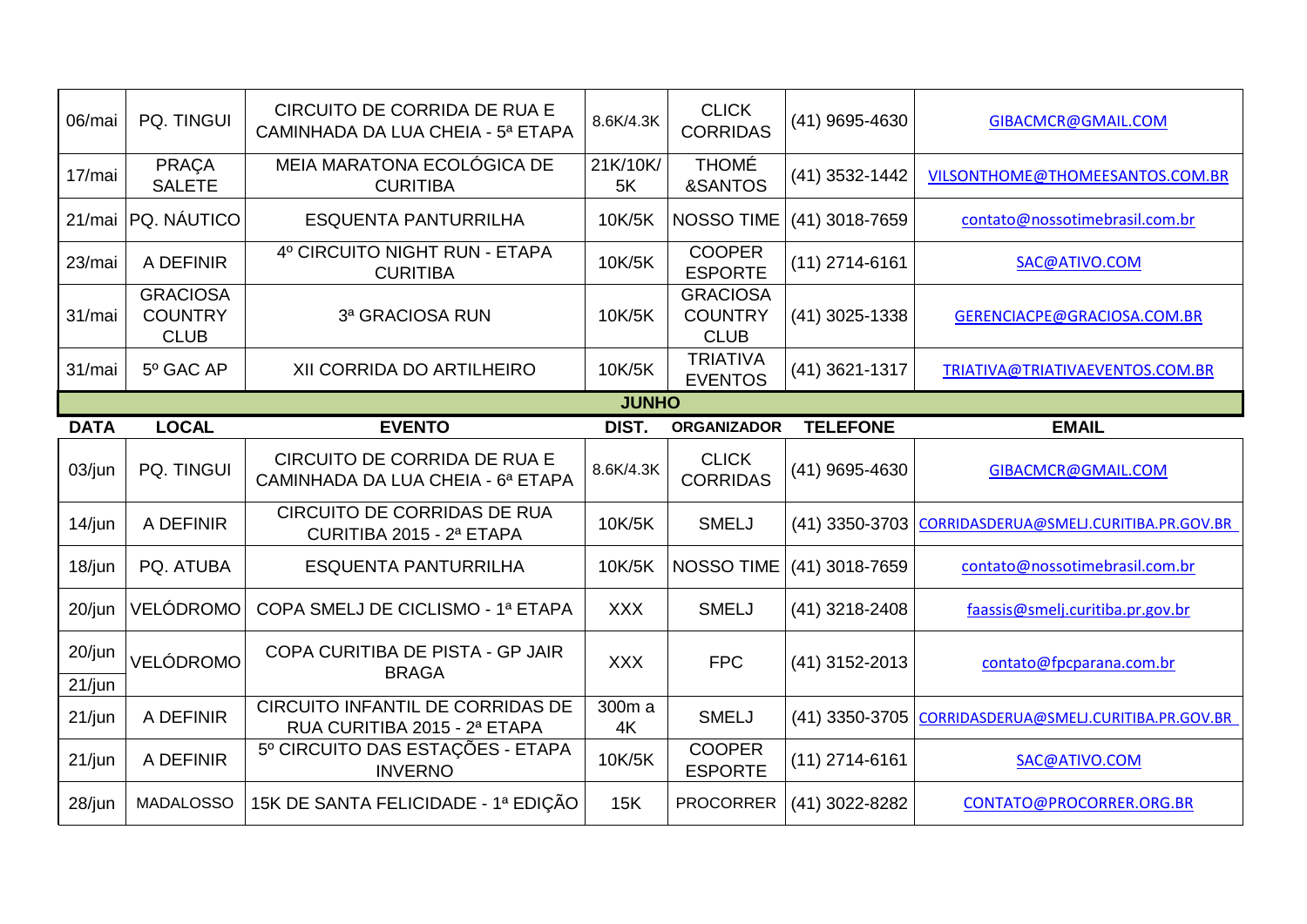| 28/jun      | <b>VILA</b><br><b>CAPANEMA</b> | 3ª STADIUM MARATHON                                                  | 11K/5K        | <b>IRUN</b><br><b>CORRIDAS</b><br><b>TEMÁTICAS</b> | (41) 9673-9349   | IBERE@MPS.COM.BR                       |
|-------------|--------------------------------|----------------------------------------------------------------------|---------------|----------------------------------------------------|------------------|----------------------------------------|
|             |                                |                                                                      | <b>JULHO</b>  |                                                    |                  |                                        |
| <b>DATA</b> | <b>LOCAL</b>                   | <b>EVENTO</b>                                                        | DIST.         | <b>ORGANIZADOR</b>                                 | <b>TELEFONE</b>  | <b>EMAIL</b>                           |
| $01$ /jul   | PQ. TINGUI                     | CIRCUITO DE CORRIDA DE RUA E<br>CAMINHADA DA LUA CHEIA - 7ª ETAPA    | 8.6K/4.3K     | <b>CLICK</b><br><b>CORRIDAS</b>                    | (41) 9695-4630   | GIBACMCR@GMAIL.COM                     |
| $05$ /jul   | A DEFINIR                      | 2º CIRCUITO CURITIBANO DE<br><b>CORRIDAS BENEFICENTES - 2ª ETAPA</b> | 10K/5K        | <b>BRASIL</b><br><b>RUNNERS</b>                    | (41) 3209-2148   | armando@brasilrunners.com.br           |
| $05$ /jul   | PQ. TINGUI                     | CORRIDA DE REVEZAMENTO SUBWAY                                        | 42K           | NOSSO TIME                                         | (41) 3018-7659   | contato@nossotimebrasil.com.br         |
| $12$ /jul   | <b>BATEL</b>                   | 1ª BATEL RUN                                                         | 10K/5K        | <b>GL PROMO</b>                                    | (41) 3045-9606   | CONTATO@GLPROMO.COM.BR                 |
| $12$ /jul   | <b>HOSPITAL</b><br>DAS NAÇÕES  | 1ª CAMINHADA PELA SAÚDE                                              | 3K            | <b>HOSPITAL</b><br><b>DAS</b><br>NAÇÕES            | (41) 3306-9330   | comunicacao@hospitalnacoes.com.br      |
| $16$ /jul   | <b>UFPR</b>                    | <b>ESQUENTA PANTURRILHA</b>                                          | 10K/5K        | <b>NOSSO TIME</b>                                  | (41) 3018-7659   | contato@nossotimebrasil.com.br         |
| $19$ /jul   | <b>SHOPPING</b><br>PÁTIO BATEL | 1ª TRACK&FIELD RUN SERIES -<br><b>SHOPPING PÁTIO BATEL</b>           | 10K/5K        | <b>LATIN</b><br><b>SPORTS</b>                      | $(11)$ 3772-0578 | CONTATO@GRUPOLATIN.COM.BR              |
| $26$ /jul   | A DEFINIR                      | <b>CIRCUITO DE CORRIDAS DE RUA</b><br>CURITIBA 2015 - 3ª ETAPA       | 10K/5K        | <b>SMELJ</b>                                       | (41) 3350-3703   | CORRIDASDERUA@SMELJ.CURITIBA.PR.GOV.BR |
| 29/jul      | PQ. TINGUI                     | CIRCUITO DE CORRIDA DE RUA E<br>CAMINHADA DA LUA CHEIA - 8ª ETAPA    | 8.6K/4.3K     | <b>CLICK</b><br><b>CORRIDAS</b>                    | (41) 9695-4630   | GIBACMCR@GMAIL.COM                     |
|             |                                |                                                                      | <b>AGOSTO</b> |                                                    |                  |                                        |
| <b>DATA</b> | <b>LOCAL</b>                   | <b>EVENTO</b>                                                        | DIST.         | <b>ORGANIZADOR</b>                                 | <b>TELEFONE</b>  | <b>EMAIL</b>                           |
| 02/ago      | A DEFINIR                      | 5º CIRCUITO DAS ESTAÇÕES - ETAPA<br><b>PRIMAVERA</b>                 | 10K/5K        | <b>COOPER</b><br><b>ESPORTE</b>                    | $(11)$ 2714-6161 | SAC@ATIVO.COM                          |
| 02/ago      | PQ. BARIGUI                    | 5ª CORRIDA E CAMINHADA DA<br><b>ESPERANÇA</b>                        | 5K            | <b>PROCORRER</b>                                   | (41) 3022-8282   | CONTATO@PROCORRER.ORG.BR               |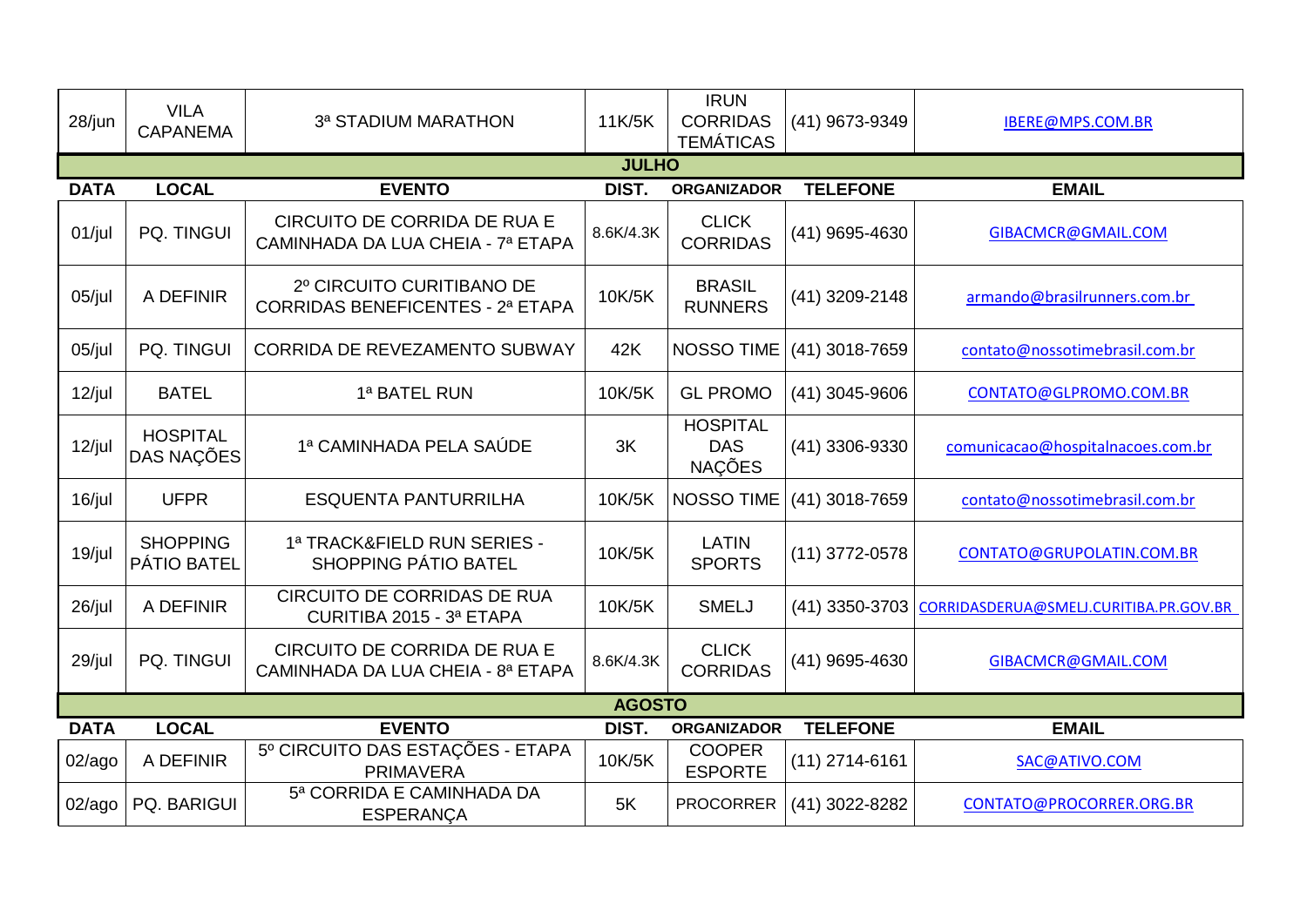| 08/ago                 | <b>VELÓDROMO</b>                | COPA SMELJ DE CICLISMO - 2ª ETAPA                                 | <b>XXX</b>      | <b>SMELJ</b>                    | (41) 3218-2408            | faassis@smelj.curitiba.pr.gov.br       |
|------------------------|---------------------------------|-------------------------------------------------------------------|-----------------|---------------------------------|---------------------------|----------------------------------------|
| 08/ago<br>09/ago       | VELÓDROMO                       | COPA CURITIBA DE PISTA - GP<br><b>HERNANDES QUADRI JR</b>         | <b>XXX</b>      | <b>FPC</b>                      | (41) 3152-2013            | contato@fpcparana.com.br               |
| 09/ago                 | $5a$ RM                         | 8º CIRCUITO SESC - CAMINHADA E<br><b>CORRIDA DE RUA</b>           | 10K/5K          | <b>SESC</b>                     | (41) 3304-2135            | thiagolara@sescpr.com.br               |
| 09/ago                 | <b>QUARTEL PM-</b><br><b>PR</b> | 19ª PROVA PEDESTRE DA POLÍCIA<br>MILITAR DO PARANÁ                | 10K/5K          | PM-PR                           | (41) 3304-4671            |                                        |
| 13/ago                 | <b>JOCKEY</b><br><b>CLUB</b>    | <b>ESQUENTA PANTURRILHA</b>                                       | 10K/5K          | NOSSO TIME                      | $(41)$ 3018-7659          | contato@nossotimebrasil.com.br         |
| 16/ago                 | <b>MON</b>                      | <b>MEIA MARATONA DE CURITIBA</b>                                  | 21K             |                                 | NOSSO TIME (41) 3018-7659 | contato@nossotimebrasil.com.br         |
| 22/ago                 | <b>PQ.TINGUI</b>                | 1º CIRCUITO CORRA PRA NIGHT -<br><b>ETAPA CURITIBA</b>            | 10K/5K          | PONTO ORG                       | $(31)$ 2515-1500          | HENRIQUE@ORGFORMATURAS.COM.BR          |
| 23/ago                 | PQ. TINGUI                      | 4º CIRCUITO DE CAMINHADAS VIVA<br>COM SAÚDE - 2ª ETAPA            | 5K              | <b>COPEL</b>                    | (41) 3883-6167            | caminhadafc@fcopel.org.br              |
|                        |                                 |                                                                   | <b>SETEMBRO</b> |                                 |                           |                                        |
|                        |                                 |                                                                   |                 |                                 |                           |                                        |
| <b>DATA</b>            | <b>LOCAL</b>                    | <b>EVENTO</b>                                                     | DIST.           | <b>ORGANIZADOR</b>              | <b>TELEFONE</b>           | <b>EMAIL</b>                           |
| 02/set                 | PQ. TINGUI                      | CIRCUITO DE CORRIDA DE RUA E<br>CAMINHADA DA LUA CHEIA - 9ª ETAPA | 8.6K/4.3K       | <b>CLICK</b><br><b>CORRIDAS</b> | (41) 9695-4630            | GIBACMCR@GMAIL.COM                     |
| $12$ /set              | <b>PQ. BARIGUI</b>              | 4ª BARIGUI NIGHT RUN                                              | 10K/5K          | <b>THOMÉ</b><br>&SANTOS         | (41) 3532-1442            | VILSONTHOME@THOMEESANTOS.COM.BR        |
| $12$ /set              | VELÓDROMO                       | COPA SMELJ DE CICLISMO - 3ª ETAPA                                 | <b>XXX</b>      | <b>SMELJ</b>                    | (41) 3218-2408            | faassis@smelj.curitiba.pr.gov.br       |
| $12$ /set<br>$13$ /set | VELÓDROMO                       | COPA CURITIBA DE PISTA - GP MAURO<br><b>RIBEIRO</b>               | <b>XXX</b>      | <b>FPC</b>                      | (41) 3152-2013            | contato@fpcparana.com.br               |
| $13$ /set              | PQ. NÁUTICO                     | 1º CIRCUITO SEST SENAT DE<br>CAMINHADA E CORRIDA DE RUA           | 10K/5K          | <b>SEST SENAT</b>               | $(41)$ 3014-1483          | negreiros@sestsenat.org.br             |
| 17/set                 | 5º GAC AP                       | <b>ESQUENTA PANTURRILHA</b>                                       | 10K/5K          |                                 | NOSSO TIME (41) 3018-7659 | contato@nossotimebrasil.com.br         |
| $20$ /set              | <b>RMC</b>                      | XI CORRIDA DE REVEZAMENTO DAS<br>NASCENTES DO IGUAÇU              | 108K            | <b>SMELJ</b>                    | (41) 3350-3703            | CORRIDASDERUA@SMELJ.CURITIBA.PR.GOV.BR |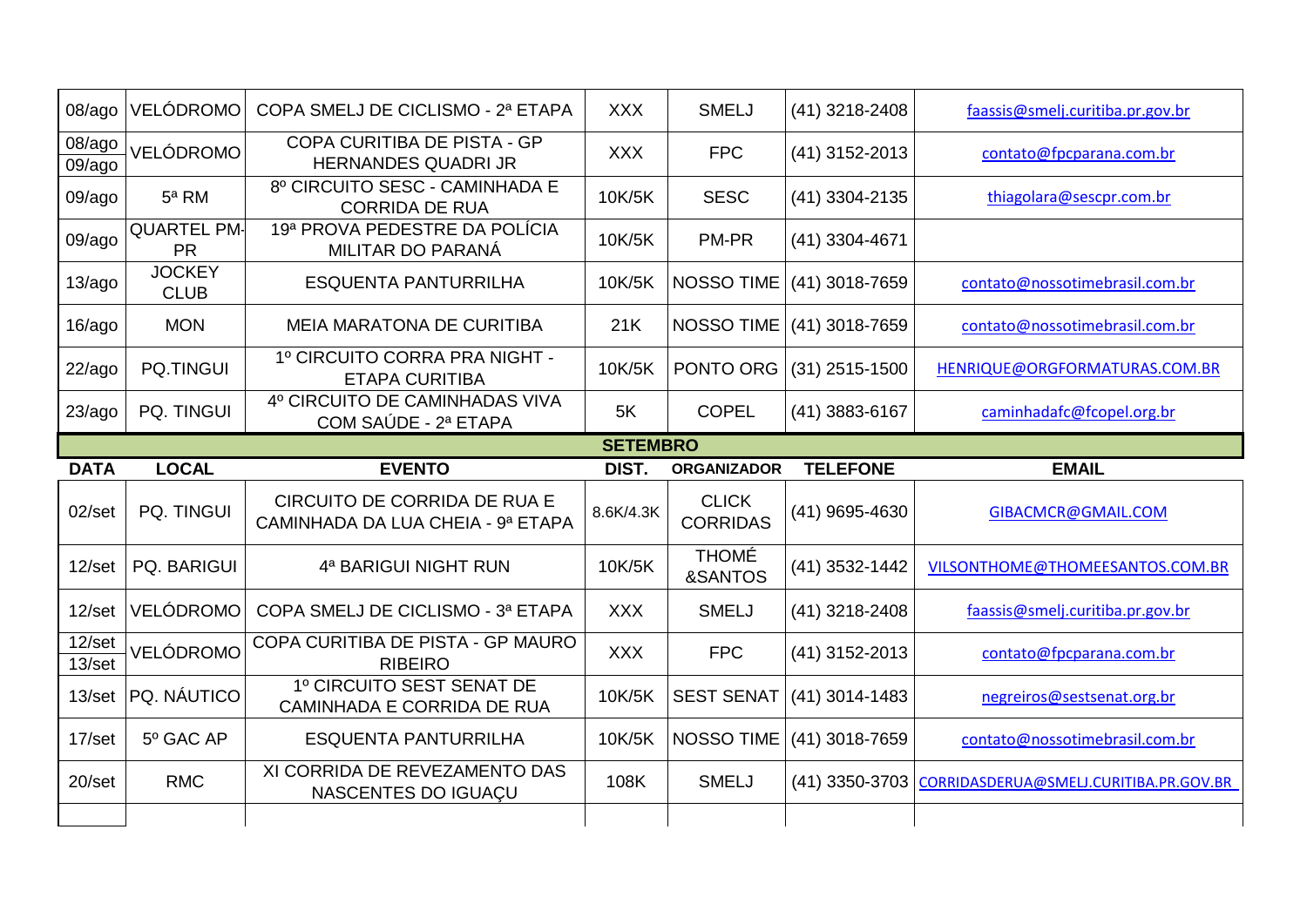| 26/set<br>$27$ /set | VELÓDROMO                                              | 37º CAMPEONATO PARANAENSE DE<br><b>PISTA</b>                       | <b>XXX</b>     | <b>FPC</b>                            | (41) 3152-2013   | contato@fpcparana.com.br               |
|---------------------|--------------------------------------------------------|--------------------------------------------------------------------|----------------|---------------------------------------|------------------|----------------------------------------|
| 27/set              | A DEFINIR                                              | CIRCUITO INFANTIL DE CORRIDAS DE<br>RUA CURITIBA 2015 - 3ª ETAPA   | 300m a<br>4K   | <b>SMELJ</b>                          | (41) 3350-3705   | CORRIDASDERUA@SMELJ.CURITIBA.PR.GOV.BR |
| $27$ /set           | <b>BOSCH</b>                                           | 10° CIRCUITO DE CORRIDAS RÚSTICAS<br>DAS INDÚSTRIAS - ETAPA BOSCH  | <b>10K</b>     | <b>SESI</b>                           | (41) 3271-8911   | guilherme.lemos@sesipr.org.br          |
| $27$ /set           | <b>ESCOLA</b><br><b>POLÍCIA</b><br>CÍVIL               | 12ª CORRIDA DA POLÍCIA CIVIL DO<br>PARANÁ                          | 10K/5K         | <b>THOMÉ</b><br>&SANTOS               | (41) 3532-1442   | VILSONTHOME@THOMEESANTOS.COM.BR        |
| 30/set              | PQ. TINGUI                                             | CIRCUITO DE CORRIDA DE RUA E<br>CAMINHADA DA LUA CHEIA - 10ª ETAPA | 8.6K/4.3K      | <b>CLICK</b><br><b>CORRIDAS</b>       | (41) 9695-4630   | GIBACMCR@GMAIL.COM                     |
|                     |                                                        |                                                                    | <b>OUTUBRO</b> |                                       |                  |                                        |
| <b>DATA</b>         | <b>LOCAL</b>                                           | <b>EVENTO</b>                                                      | DIST.          | <b>ORGANIZADOR</b>                    | <b>TELEFONE</b>  | <b>EMAIL</b>                           |
| 04/out              | A DEFINIR                                              | <b>CIRCUITO DE CORRIDAS DE RUA</b><br>CURITIBA 2015 - 4ª ETAPA     | 10K/5K         | <b>SMELJ</b>                          | (41) 3350-3703   | CORRIDASDERUA@SMELJ.CURITIBA.PR.GOV.BR |
|                     |                                                        |                                                                    |                |                                       |                  |                                        |
| 04/out              | <b>PRAÇA</b><br>NOSSA SR <sup>a</sup><br><b>SALETE</b> | 3ª M5K - MULHER EM MOVIMENTO                                       | 5K             | <b>PROCORRER</b>                      | (41) 3022-8282   | CONTATO@PROCORRER.ORG.BR               |
| 15/out              | PQ. NÁUTICO                                            | <b>ESQUENTA PANTURRILHA</b>                                        | 10K/5K         | <b>NOSSO TIME</b>                     | $(41)$ 3018-7659 | contato@nossotimebrasil.com.br         |
| 18/out              | <b>PRAÇA</b><br>NOSSA SR <sup>a</sup><br><b>SALETE</b> | 11º CIRCUITO DE CORRIDAS CAIXA -<br><b>ETAPA CURITIBA</b>          | 10K/5K         | <b>HT SPORTS</b>                      | $(11)$ 3045-0018 | HTSPORTS@HTSPORTS.COM.BR               |
| 18/out              | A DEFINIR                                              | 1º PASSEIO CICLÍSTICO PELA<br>MOBILIDADE VERDE                     | 5K             | <b>NOSSO TIME</b>                     | (41) 3018-7659   | contato@nossotimebrasil.com.br         |
| 25/out              | <b>VOLVO</b>                                           | 10° CIRCUITO DE CORRIDAS RÚSTICAS<br>DAS INDÚSTRIAS - ETAPA VOLVO  | <b>10K</b>     | <b>SESI</b>                           | (41) 3271-8911   | guilherme.lemos@sesipr.org.br          |
| 25/out              | PRAÇA DO<br><b>JAPÃO</b>                               | 10ª CAMINHADA DO CORAÇÃO                                           | 5K             | <b>HOSPITAL</b><br><b>CONSTANTINI</b> |                  |                                        |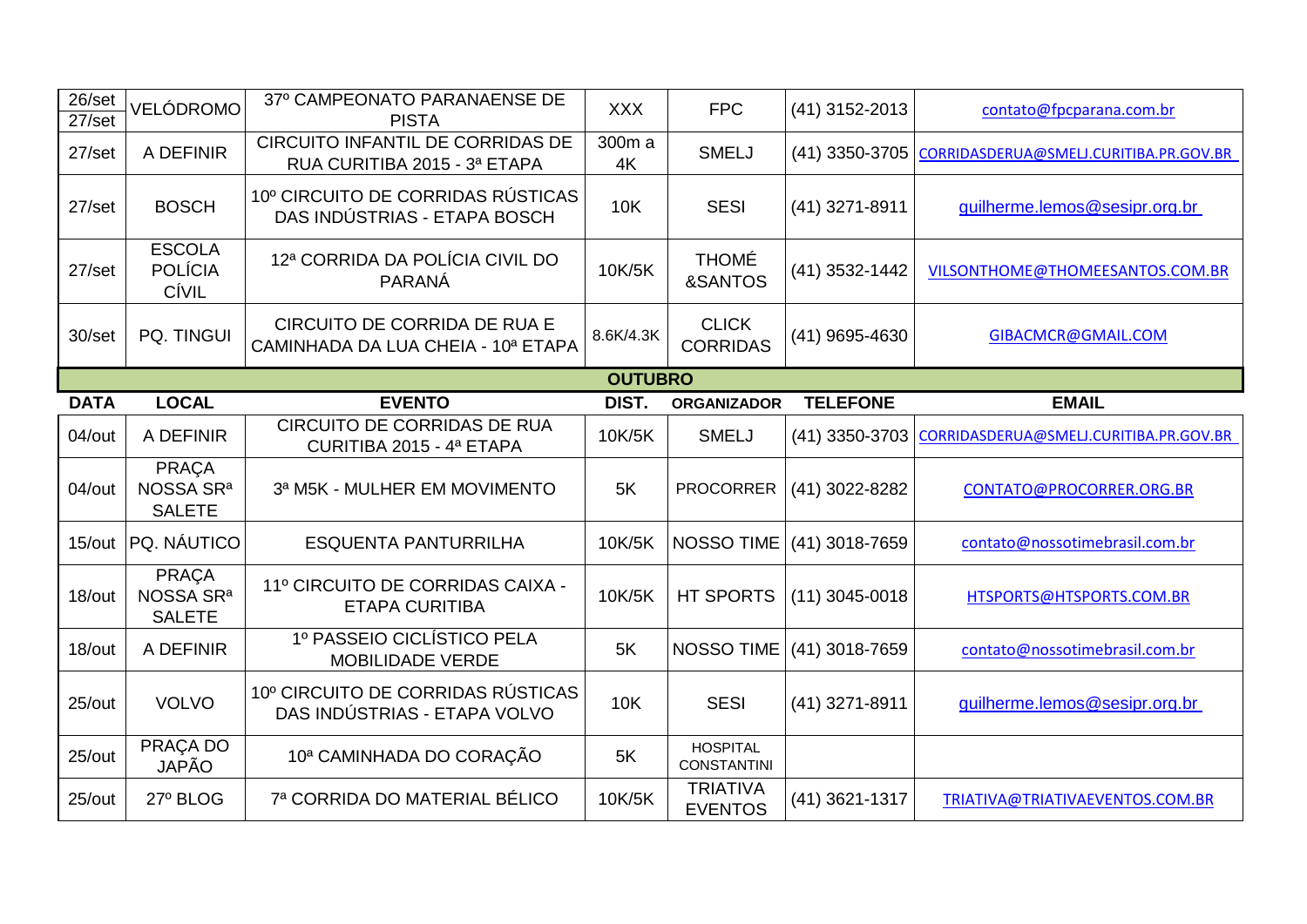| 28/out      | PQ. TINGUI                                             | CIRCUITO DE CORRIDA DE RUA E<br>CAMINHADA DA LUA CHEIA - 11ª ETAPA   | 8.6K/4.3K      | <b>CLICK</b><br><b>CORRIDAS</b>                    | (41) 9695-4630   | GIBACMCR@GMAIL.COM                     |  |  |  |
|-------------|--------------------------------------------------------|----------------------------------------------------------------------|----------------|----------------------------------------------------|------------------|----------------------------------------|--|--|--|
| 30/out      | <b>PQ.BARIGUI</b>                                      | 3ª HALLOWEEN NIGHT RUN                                               | 10K/5K         | <b>IRUN</b><br><b>CORRIDAS</b><br><b>TEMÁTICAS</b> | (41) 9673-9349   | IBERE@MPS.COM.BR                       |  |  |  |
|             | <b>NOVEMBRO</b>                                        |                                                                      |                |                                                    |                  |                                        |  |  |  |
| <b>DATA</b> | <b>LOCAL</b>                                           | <b>EVENTO</b>                                                        | DIST.          | <b>ORGANIZADOR</b>                                 | <b>TELEFONE</b>  | <b>EMAIL</b>                           |  |  |  |
| 07/nov      | A DEFINIR                                              | 3ª CORRIDA E CAMINHADA - COMBATE<br>À VIOLÊNCIA CONTRA A MULHER      | 10K/5K         | <b>PANDA</b><br><b>SPORTS</b>                      | (41) 8827-7598   | lucianomelo800@gmail.com               |  |  |  |
| 07/nov      | PQ.NÁUTICO                                             | 4ª CAMINHADA DO DIABETES                                             | 5K             | <b>CENTRO DE</b><br><b>DIABETES</b>                | (41) 3023-1252   | adm@centrodediabetescuritiba.com.br    |  |  |  |
| 12/nov      | <b>PQ. TINGUI</b>                                      | <b>ESQUENTA PANTURRILHA</b>                                          | 10K/5K         | <b>NOSSO TIME</b>                                  | $(41)$ 3018-7659 | contato@nossotimebrasil.com.br         |  |  |  |
| 15/nov      | <b>PRAÇA</b><br>NOSSA SR <sup>a</sup><br><b>SALETE</b> | <b>MARATONA INTERNACIONAL DE</b><br><b>CURITIBA</b>                  | 42K/10K/<br>5K | A DEFINIR                                          |                  |                                        |  |  |  |
| $22$ /nov   | A DEFINIR                                              | 3º CIRCUITO DA SAÚDE - ETAPA<br><b>CURITIBA</b>                      | 10K/5K         | <b>SPORTION</b>                                    | (41) 3253-2843   | THIAGO@SPORTION.COM.BR                 |  |  |  |
| $22$ /nov   | A DEFINIR                                              | 2º CIRCUITO PEDALAR - ETAPA<br><b>CURITIBA</b>                       | 5K             | <b>COOPER</b><br><b>ESPORTE</b>                    | $(11)$ 2714-6161 | SAC@ATIVO.COM                          |  |  |  |
| $22$ /nov   | A DEFINIR                                              | CIRCUITO INFANTIL DE CORRIDAS DE<br>RUA CURITIBA 2015 - 4ª ETAPA     | 300m a<br>4K   | <b>SMELJ</b>                                       | $(41)$ 3350-3705 | CORRIDASDERUA@SMELJ.CURITIBA.PR.GOV.BR |  |  |  |
| 25/nov      | PQ. TINGUI                                             | CIRCUITO DE CORRIDA DE RUA E<br>CAMINHADA DA LUA CHEIA - 12ª ETAPA   | 8.6K/4.3K      | <b>CLICK</b><br><b>CORRIDAS</b>                    | (41) 9695-4630   | GIBACMCR@GMAIL.COM                     |  |  |  |
| 29/nov      | A DEFINIR                                              | 2º CIRCUITO CURITIBANO DE<br><b>CORRIDAS BENEFICENTES - 3ª ETAPA</b> | 10K/5K         | <b>BRASIL</b><br><b>RUNNERS</b>                    | (41) 3209-2148   | armando@brasilrunners.com.br           |  |  |  |
| $29$ /nov   | A DEFINIR                                              | 5º CIRCUITO DAS ESTAÇÕES - ETAPA<br><b>VERÃO</b>                     | 10K/5K         | <b>COOPER</b><br><b>ESPORTE</b>                    | $(11)$ 2714-6161 | SAC@ATIVO.COM                          |  |  |  |